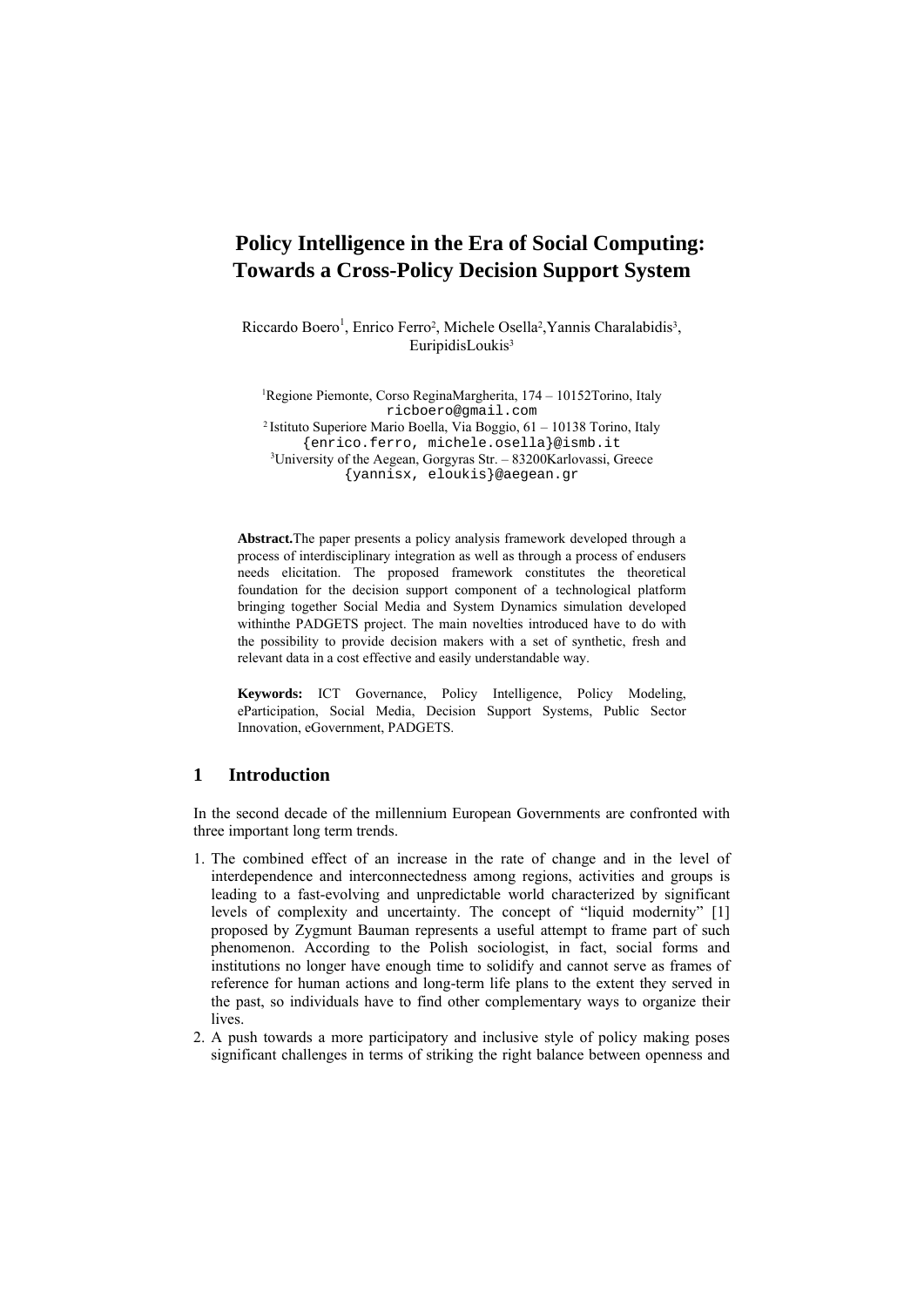control, defining new and appropriate styles of management and, finally, integrating participatory activities into existing decision making processes.

3. A forecast, for the years to come, of low economic growth and financial instability is leading to tighter budget constraints and less room for mistakes in the allocation of tax payers' money for Government'saction.

The concurrence of such socioeconomic, institutional and financial trends calls for a reconceptualization of Government's roles and *modi operandi*.

The creation of the PADGETS (its full title being "Policy Gadgets Mashing Underlying Group Knowledge in Web 2.0 Media") project [[2\]](#page-10-1) may be placed in such scenario. The project has been financed in the context of the "ICT for Governance and Policy Modelling" call of the seventh European Framework Program of research (FP7). The main underlying idea of such research endeavor is to bring together social computing with System Dynamics simulation in order to help Governments to render policy making processes more participative and, at the same time, to provide advanced and more effective types of support to public sector decision making processes. In particular, the platform developed within the project will allow Public Administrations to set up a cost effective participatory process by moving the political discussion from official websites to Social Networks where citizens are already debating and take advantage of enhanced policy intelligence services based on fresh and relevant data. In particular, this platform will enable a centralized posting of contents and micro-applications (termed "Policy Gadgets"or, coining a *portmanteau*,"Padgets") to many different Web 2.0 Social Media at the same time, followed by the collectionof various types of users' interactions (e.g., views, likes/dislikes, ratings, comments) and by advancedprocessing and analysis of resulting data in order to provide effective decision support to policy makers.

The aim of this paper is to present a policy analysis framework for this purpose, developed drawing from theories and concepts belonging to different scientific disciplines. The proposed framework constitutes the theoretical foundation on which the Decision Support Component (DSC)of the PADGETS platform has been designed. The development of such a decision support tool represents a first attempt to provide policy makers with a set of tools that may be precious in tackling grand challenges discussed at the beginning of this section.

Concluding these introductory comments, the paper is structured in five sections. Section two provides a theoretical background to the work presented. Section three illustrates the policy analysis framework proposed. Section four explains how such framework has been integrated into the PADGETS platform. Finally, section five provides some conclusive remarks on the value proposition of the decision support system proposed as well as some directions for future research.

### **2 Theoretical Background**

The present section offers a concise overview of the most relevant strands of literature in order to provide an adequate theoretical background to the framework proposed.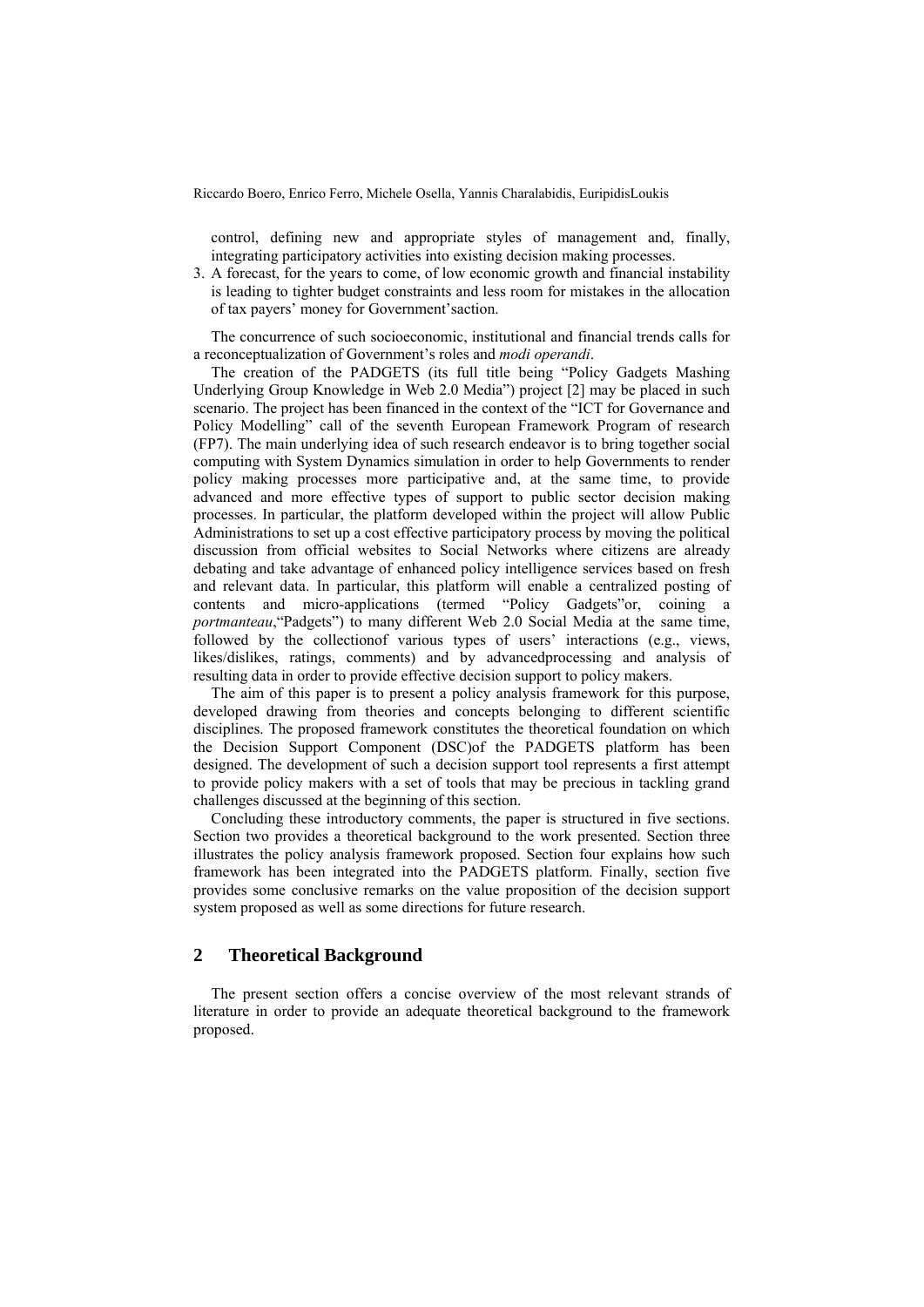#### **2.1 E-Governance**

There is no doubt that e-Governance has become in recent years a widely debated and researched topic among scholars. Despite this remarkable trend, "Governance" is still a problematic concept on which no agreed definition and vision exists. This uncertainty seems to amplify when the prefix "e-" is put before, which implies the exploration of some questions surrounding the impact of the Internet on Governments and Public Administration. Indeed, in order to arrive at a working definition of e-Governance, it is paramount to delve into whether ICTs change, eliminate or modify existing aspects of Governance and/or they create new problems and challenges.

In the resulting *mare magnum*, some authors [[3\]](#page-10-2) focus attention on the fact that one view of e-Governance entails an intense nexus with e-Democracy, particularly in terms of consultation and its mechanisms. A different perspective is reported by [[4\]](#page-11-0), whose vision is more operational and pragmatic, since the focal point is the application of ICTs to deliver governmental services, exchange information, perform transactions and integrate various standalone systems and services. Furthermore, a pure "institutional" vision is provided byMisuraca [[5\]](#page-11-1), according to whom "Governance is the exercise of political, economic and administrative authority necessary to manage a nation's affairs. Governance is the process of decision-making and the process by which decisions are implemented (or not implemented)".

In general, striving to put dissimilar visions under a common roof, it becomes visible that Governance connotes far more than just rudimentary functioning of Government: Governance is what the Government does in the exercise of its management, power and policy. Consequently, migrating to the electronic world, the concept and practice of e-Governance further encompasses e-Government: according to [[6\]](#page-11-2), the e-Governance concept, in fact, covers three distinct, yet related fields of application, i.e., e-Administration, e-Government, e-Democracy.

Taking into account the quality of a country's Governance, it emerges that this concept reflects the degree to which its institutions and processes are transparent and accountable to the people and allow them to participate in decisions that affect their lives. According to OECD, good Governance has eight major characteristics or dimensions [[7\]](#page-11-3): it is participatory, consensus oriented, accountable, transparent, responsive, effective and efficient, equitable and inclusive and follows the rule of law. At a European level, five principles underpinning good Governance have been outlined in the White Paper on European Governance [[8\]](#page-11-4): openness, participation, accountability, effectiveness, coherence.

#### **2.2 E-Participation**

As can be seen from the above lists of criteria, the participative dimension plays a vital role in the perspective of good Governance, since the participation demonstrates considerable potential to change the broader interactions between citizens and Government, improving the overall quality of engagement and decisionmaking whilst widening the involvement of all citizens [\[9](#page-11-5)].

From a knowledge management perspective, in participative deliberations valuable "tacit knowledge" possessed by stakeholders is transformed into "explicit knowledge" by means of the so called "externalization" [\[10](#page-11-6)]. This process paves the way for a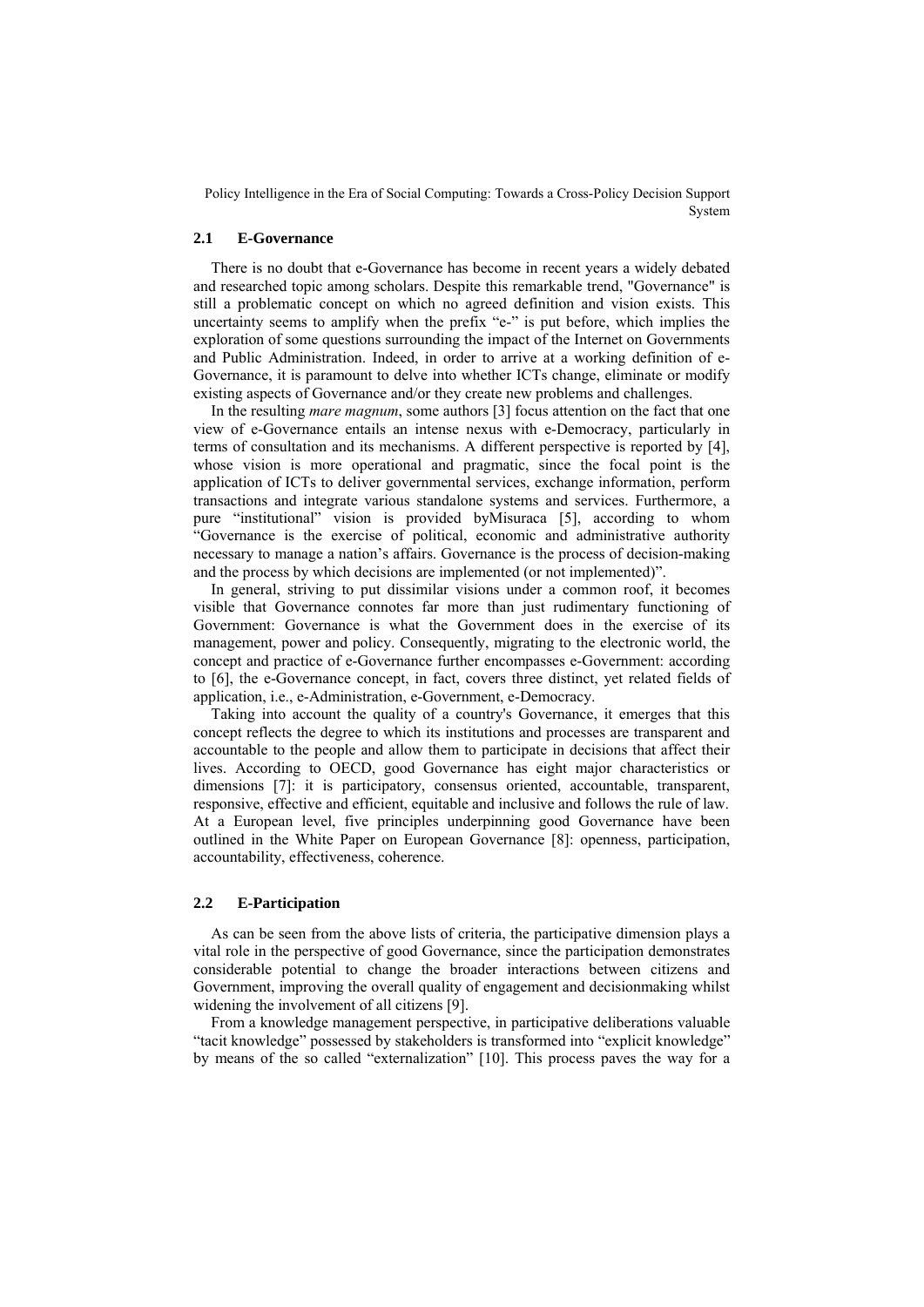new model of democracy, which is termed "participatory democracy" [[11\]](#page-11-7), combining decision making by citizens' elected representatives with citizens' participation, with the latter not replacing but supporting and enhancing the former.

However, despite rosy expectations and fervent impulses coming from the scientific community, the way Government's consultation currently works never satiate the appetite of policy makers, due to the presence of notable difficulties (e.g., lowattractiveness of ICT tools, limited set of questions, enormous wave of textual comments that hits policymakers) for citizens' input to have a clear impact, as pointed out by [[12\]](#page-11-8). As a remedy, new mechanisms are required to enable a public decision process open, transparent and participative in which citizens' contribution is a paramount ingredient characterized by a significant impact.

Along this trajectory, the rise of social computing has recently attracted significant interest. In particular, the increased capabilities for Internet users to create contents, coupled with the birth of Social Networks, which have encountered dramatic success in terms of take-up, have driven the development of more and more virtual spaces for the expression of political views, problems and needs, which may ideally symbolize modern *agorae*[1](#page-3-0).

Since Web 2.0 applications are already being used in Government not only for soft issues (e.g., public relations, public service announcements) but also for core internal tasks (e.g., intelligence services, reviewing patents, support decision making) [[13\]](#page-11-9), it is highly desirable to proceed towards a systematic exploitation of the emerging Social Media by Government organizations in the processes of public policies formulation, aiming to enhance a frictionless e-Participation: by doing this, Governments make a step towards citizens rather than expecting the citizenry to move their content production activity onto the "official" spaces created for e-Participation [\[14](#page-11-10)].

### **2.3 Decision Support Systems in the Public Sector**

l

All different kinds of organizations, business, public, and non-governmental alike, are becoming aware of soaring complexity in decision making situations [\[15](#page-11-11)] [[16\]](#page-11-12). Such complexity, inextricably related to the intricacy of systems [\[17](#page-11-13)], can be addressed through decision support tools which can enhance the quality of the decision process<sup>[2](#page-3-1)</sup>.

However, in a bevy of situations, multidisciplinary teams, top-notch skilled resources and world class computer suites do not suffice to cope with actual problems: a further need concerns the sharing and "externalization"of tacit knowledge already existing in the society. In fact, collective intelligence emerges as a key ingredient of a "distributed problem-solving" system [\[18](#page-11-14)] whose output can significantly enrich the decision process traditionally carried out by experts: in

<span id="page-3-0"></span><sup>1</sup> The term *agora*(Greek: *αγορά*) (pl. *agorae*) indicates the open place of assembly in ancient Greek city-states (*poleis*). Agora is many times used as equivalent of the roman *forum*(pl.

<span id="page-3-1"></span>*fora*), i.e., the public space located in the middle of a Roman city.<br><sup>2</sup> The organizational decision making has its roots in the seminal contributions of renowned mavens such as Simon, Cyert and March; for a comprehensive discussion of these issues, see [19].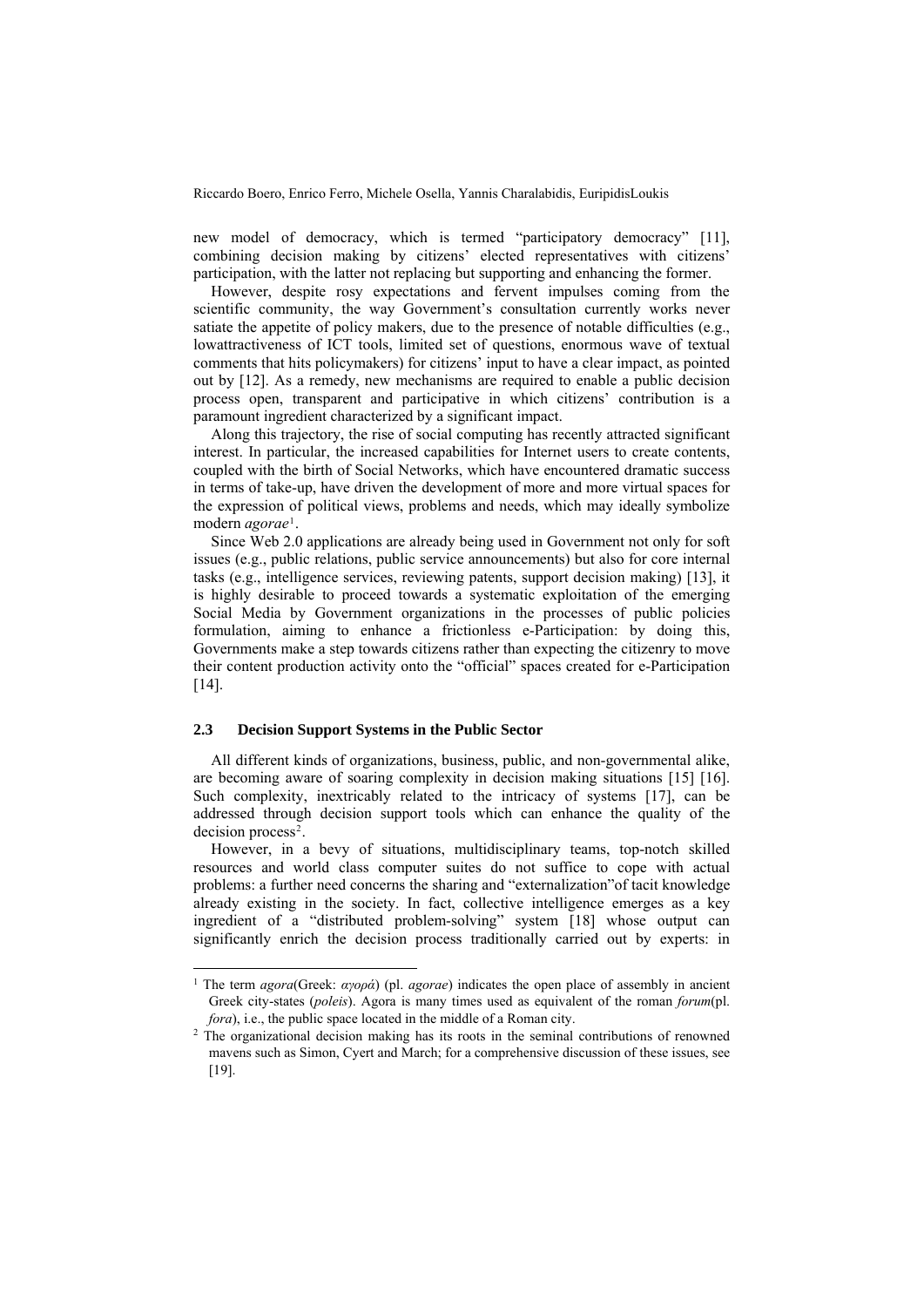accordance with this trend,politics is progressively moving towards higher public engagement and cooperation in decision making processes.

Even though, as underlined by [\[20](#page-11-15)], the number of solutions in the area regarding e-Democracy, e-Participation and related fields is increasing, support systems for decision making are, however, still used mainly in narrow professional circles and have not found their way to political decision makers or to the public. The challenge of successful implementation of DSSs in the public sector, with engagement over the whole spectrum of decision making, is still unmet. In particular, in order to enhance the quality and effectiveness of the decision through knowledge harvesting, simulation of future scenarios and structured comparison of alternatives, DSSs depend on the availability and accessibility of timely, relevant and accurate information [[21\]](#page-11-16), which frequently represents the scarce resource.

To sum up, the implementation of successful e-Governance programs, which heavily leverage on the participative dimension, cannot ignore the presence of DSSs, as computer-based systems that help decision makers confront ill-structured problems through direct interaction with data and analytical models, notwithstanding the access to privileged channels aimed to enable a fully-fledged engagement: the evidence that "it has become impossible to restrict knowledge and its movement to castes of specialists" [[22\]](#page-11-17) makes researchers aware that "crowd wisdom" is not merely a Web 2.0 catchy buzzword, but is instead a strategic model to attract an interested and motivated platoon of stakeholders.

# **3 Towards a Cross-Policy Decision Support Framework**

In order to design a decision support component for the PADGETS platform we sta rted from two key broad categories of elements. Firstly we adopted a policy maker's perspective, meaning that we focused on the manifold needs of daily policy making. Secondly, we considered the potential novelties introduced by the project, that is to say the several innovative approaches the project promises to introduce in the relationship and interaction between policy makers and stakeholders<sup>[3](#page-4-0)</sup>: from this angle, the *leitmotif* is the exploitation of many Social Media at the same time in a systematic and centrally managed manner.

se rvice that aims at informing the policy maker's decision process (i.e., a decision Keeping in mind these two cornerstones, we developed the architecture of a support tool) by effectively using the knowledge collected in Web 2.0 Social Media through the engagement with a plethora of stakeholders.

an dwe considered them as designing principles. These potentially critical issues problem of synthesizing the distributed knowledge collected from stakeholdersin Furthermore, we identified some potential threats to the effectiveness of our tool concern the vast fields with which policy makers have to deal, such as the cognitive

l

<span id="page-4-0"></span> $3$  We prefer the generic term "stakeholders" to "citizens" because we think that citizens are only the largest kind of stakeholders interested in interacting with policy makers, and that institutions, which cannot be reduced to their single individuals, can be interested too in the innovative ways of participatory policy making introduced by the project.Hence, actors such as, for instance, producers' and consumers' associations, political parties,trade unions, corporations and charities, could be encompassed under the label "stakeholders".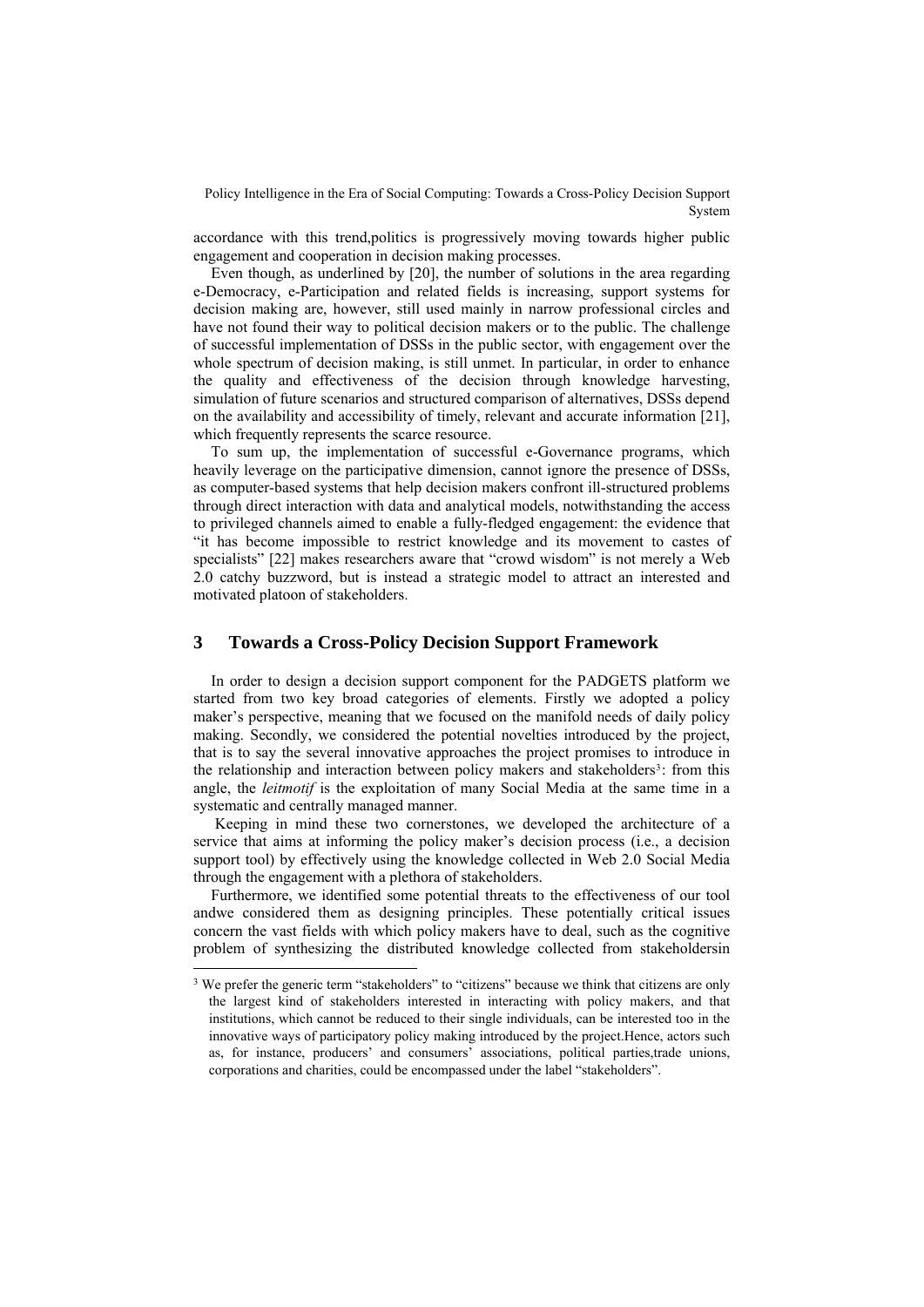many different environmentsin order to take decisions, and the intrinsic dynamics of public knowledge and opinion.

Starting from the rich variety of policy fields, we decided to develop a decision support tool capable to be as much as possible "generic" and "horizontal", meaning tha t it should be easily and effectively employed for any kind of public policy. This was done, among other reasons, toenhance the appeal of the DSS in terms of commercialization, i.e.,in order to be turned into a marketable product. As a matter of fact, the possibility to reach a wider pool of potential institutional adopters allows to benefit from economies of scope and scale, that contribute to lower the unit cost of service provision. Secondly, considering the issue of synthesizing the widespread information collected through many different Web 2.0 participatory tools provided by the project, we started by interacting with local policy makers in order to identify the support they expect from such kind of a tool. In particular, policy makers would like to receive answers to the following five questions which are relevant during each phase of a public policy lifecycle(agenda setting, policy analysis, formulation, implementation, monitoring):

- 1. Are stakeholders aware of the public policy?
- 2. Are stakeholders interested in the public policy?
- 3. What stakeholders think about the specific public policy solution that the policy maker has proposed? To what extent they accept it?
- 4. Which are the barriers to policy awareness and interest, and which are the barriers to changes in public opinion about the policy?
- 5. Which suggestions are coming from stakeholders?

The identified relevant questions allowed us to design a support tool capable of collecting stakeholders' suggestions through text mining and opinion analysis in order to answer question 4 and 5, and to synthesize the most relevant information collected from the stakeholders concerning the policy proposal along three basic dimensions(awareness, interest, acceptance) in order to devise responses to the first three questions.

account the needs of public policy makers and at the same time drawing from relevant the oretical frameworks developed in the disciplines of innovation studies and political We conceived the awareness-interest-acceptance-opinion framework by taking into science. According to innovation research of Rogers [[23\]](#page-11-18), the diffusion of an innovation occurs, in fact, through a five–step process, which is a type of decisionmaking: awareness, interest, evaluation, trial, and adoption. Furthermore, OECD [[7\]](#page-11-3) identifies three stages of on-line engagement: information (for increasing stakeholders' awareness), consultation (providing opinions about the policy) and active engagement. Also, the concept of policy acceptance is well-recognized in political science as it allows to understand the coherence between the proposed public action and the systems of values present in society, a necessary precondition for a successful implementation of the policy. The concept of acceptance may be seen from a normative point of view, or from innovation point of view[4](#page-5-0).

designed a component of the decisions support tool which relies on a System Finally, in order to capture the dynamic natureof the information we collected, we

l

<span id="page-5-0"></span><sup>4</sup>For an example of EU funded research project on policy acceptance see [24].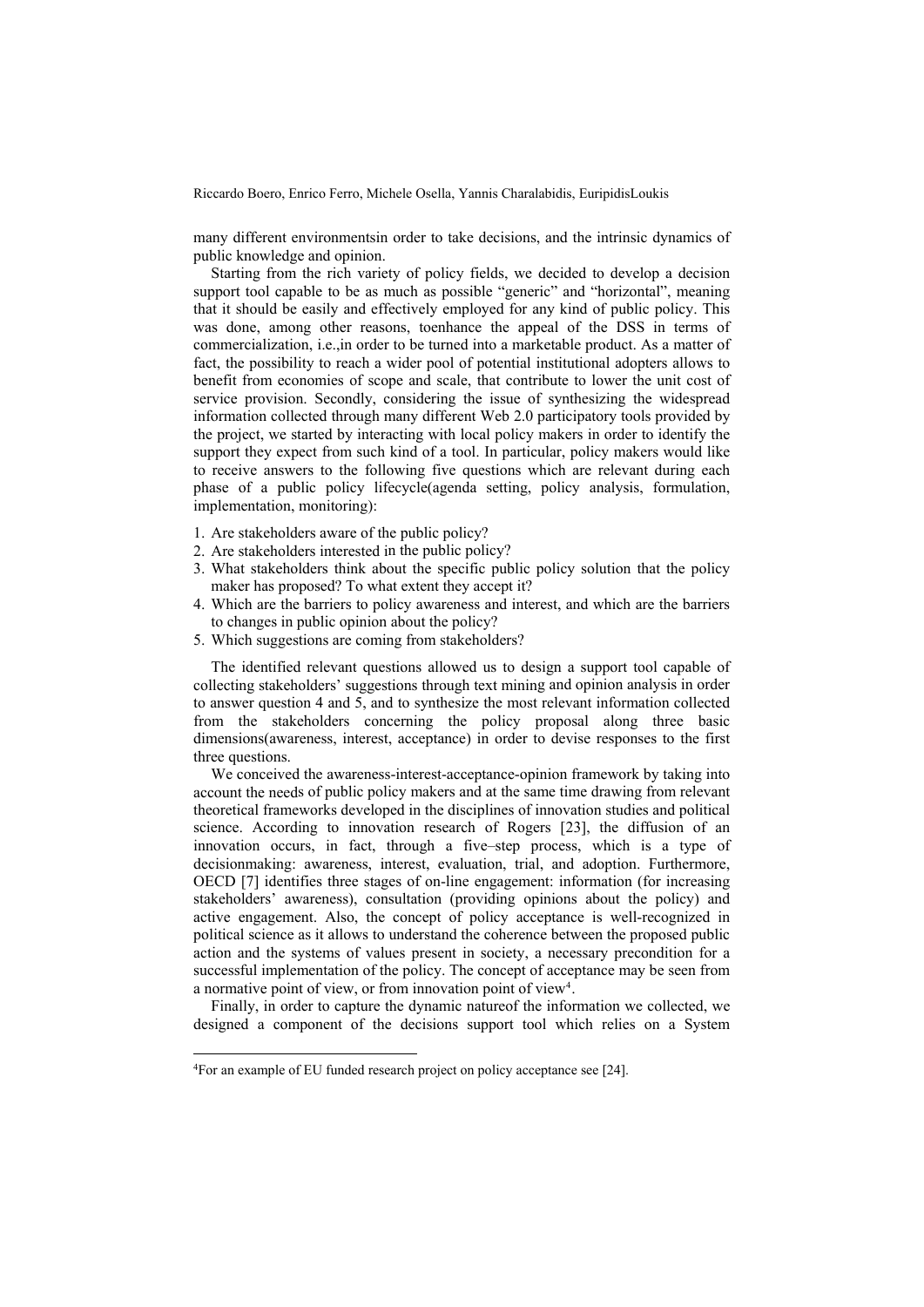Dy namicsmodel strongly based on the collected data in order to provide policy makers with near future forecasts of stakeholders' awareness, interest and acceptance.

Summarizing, from a policy maker's perspective the value proposition of the decision support tool we designed may be recapitulatedas follows:

- toolprovides a well-grounded conceptual framework aimed to classify and 1. A methodological contribution related to information classification, since the aggregate data stemming from social engagement in light of an increasing level of stakeholders' involvement (awareness, interest, acceptance).
- aggregation along multiple dimensions, cross-platform data analysis, data 2. A reduction of information complexity, given by a set of peculiar traits (e.g., data projection into the real world, simulation of phenomena evolution in the near future) leading to a well-framed synthesis of unstructured (and sometimes inadvertent) society's input which could be used in order to forecast possible impacts of policies in light of surfacing*voxpopuli*.
- collecting, organizing and delivering informationat different authority levels, 3. A support to emerging Governance models, since it enables new ways for opening-up on-going Governance models by letting a wider audience to contribute to the political debate.

# **PADGETS Decision Support 4 The Architecture of the Component**

The PADGETS Decision Support Component (DSC) is the analytic engine processing and analyzingthe results of the PADGETS Campaign<sup>5</sup> in order to extract us eful information for the policy maker. It is, in other words, the software components which prepares the information for supporting policy makers.

platforms, and from the Padget<sup>[6](#page-6-0)</sup>, and consists of two main modules: the PADGETS An alyticsand the PADGETS Simulation Model.Whilstthe Analytics module aims at The DSC relies on information coming from the policy maker, from Social Media grouping and synthesizing raw information and at solving possible problems of statistical nature in collected data, the Simulation Model aspires to provide future scenarios of opinion change.

concluding with a discussion on the effectiveness of the proposed design. In the following paragraphs we sketch the basic working mechanisms of the DSC,

### **4.1 Inputs**

l

The inputs of the DSCmodel come from three sources, i.e., Social Media, Padgets and policy makers.

<span id="page-6-0"></span><sup>&</sup>lt;sup>5</sup>In the project jargon, a PADGETS campaign entails a set of activities covering creation, distribution, interaction, monitoring and termination of one or more policy messages oriented towards a specific goal and related to the same theme.<br><sup>6</sup>In line with the project dictionary,aPadget is a resource (application or content), typically

instantiating within a variety of Social Media platforms,which provides interactivity with stakeholders through an *ensemble*of native and "augmented" social functionalities.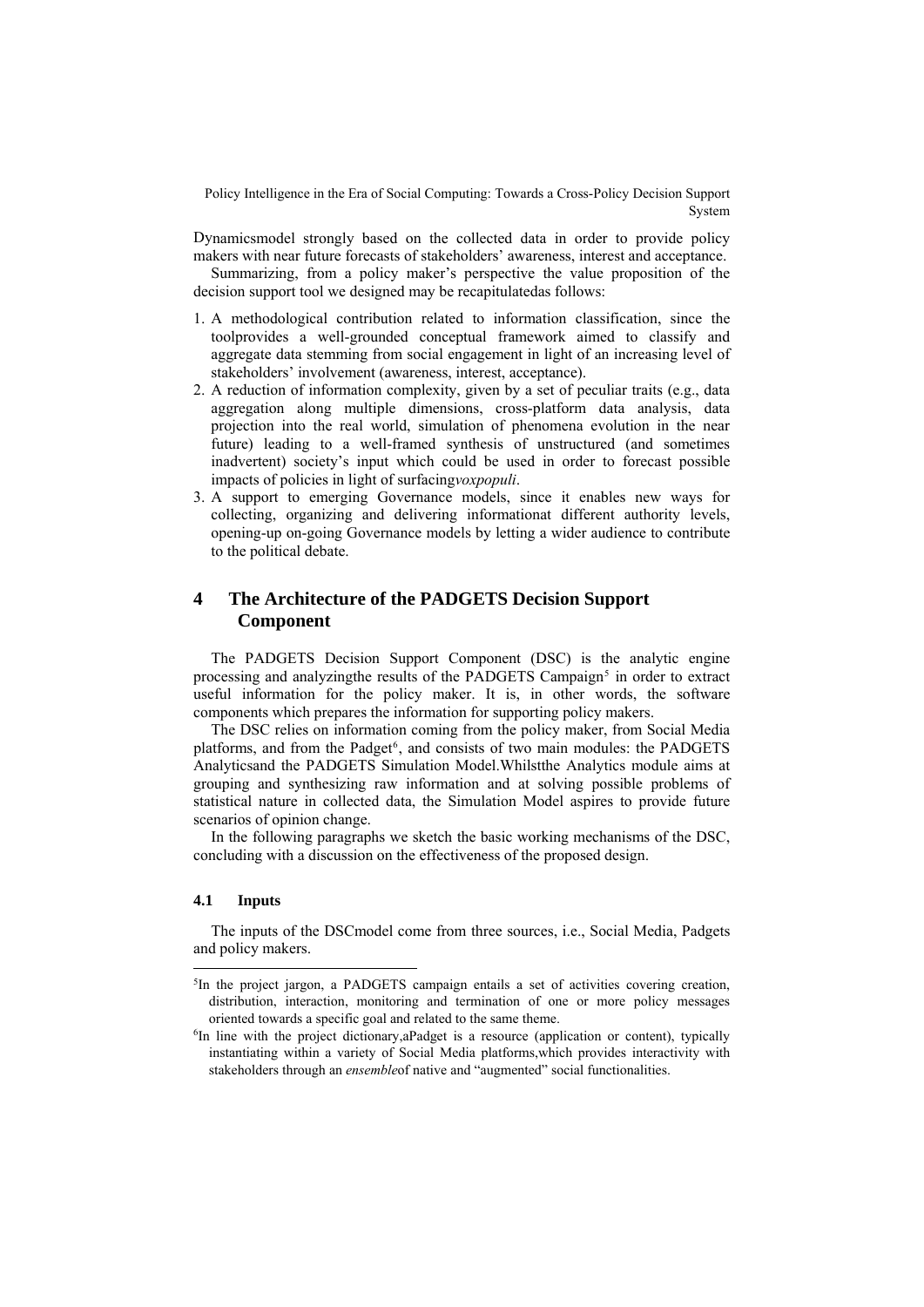Data coming from Social Media (retrieved by public APIs) and from the Pad getsmay beunstructured (i.e., open text content) or, otherwise, structured (i.e., users' actions and selections).Unstructured dataflow intotext mining activities which work inside the PADGETS Analytics module;structured data, for their part, constitute the inputs of quantitative analysis taking place in both PADGETS Analytics and PADGETS Simulation Model.

The inputs database contains two broad categories of information in terms of data organization:

- 1. policy maker data referring to the target stakeholders' group (socio-demographic data);
- 2. data stemming from social engagement, collected at the finest granularity (individual users' data)and structured according to the two dimensions of user and time (the user who acted and the time of action).

### **4.2 Basic Output Indicators**

DSC outputs are developed along three different concepts in accordance with section 3:awareness, interest and acceptance.

From a Padgetend user's perspective, each concept is a set containing the fol lowing ones, but not vice versa. Thus, a user interested in the policy must be also aware of the policy, but the opposite might not hold (i.e., an aware user can be not interested in the policy).

The distinction between the concepts is that acceptance concerns polarized judgments (i.e., positive and negative) collected by means of the Padget, interest regards all data generated by a proactive behavior by users in Social Media, and finally awareness is a matter of an only passive reception of the policy message in Social Media (i.e., without further spreading or commenting the Padget announcement owing to a lack of interest).

The typologies of outputs that it is possible to compute are three. Firstly, it is possible to draw the distribution of data over the main categories of stakeholders identifiable according to socio-demographic variables. Secondly, it is possible to project the data to the actual world. Lastly, estimates on how policy awarenessinterest-acceptance will change in the near future can be computed through algorithms included in the Simulation Model.

#### **4.3 Modeling and Simulation**

The PADGETS Decision Support Model structure(Fig. 1) shows how the two DSC modules transform the structured inputs coming from different sources in outputs useful for policy makers, while an external module carries out text mining and opi nion analysis in order to determine stakeholders' suggestions. The figure, moreover, underlines that only the relevant information is presented to policy makers among the many we identified above.

Padgetdata according to socio-demographic variables. Passing to the description of how the components work, actual distributions of awareness-interest-acceptance are obtained by simply grouping raw Social Media and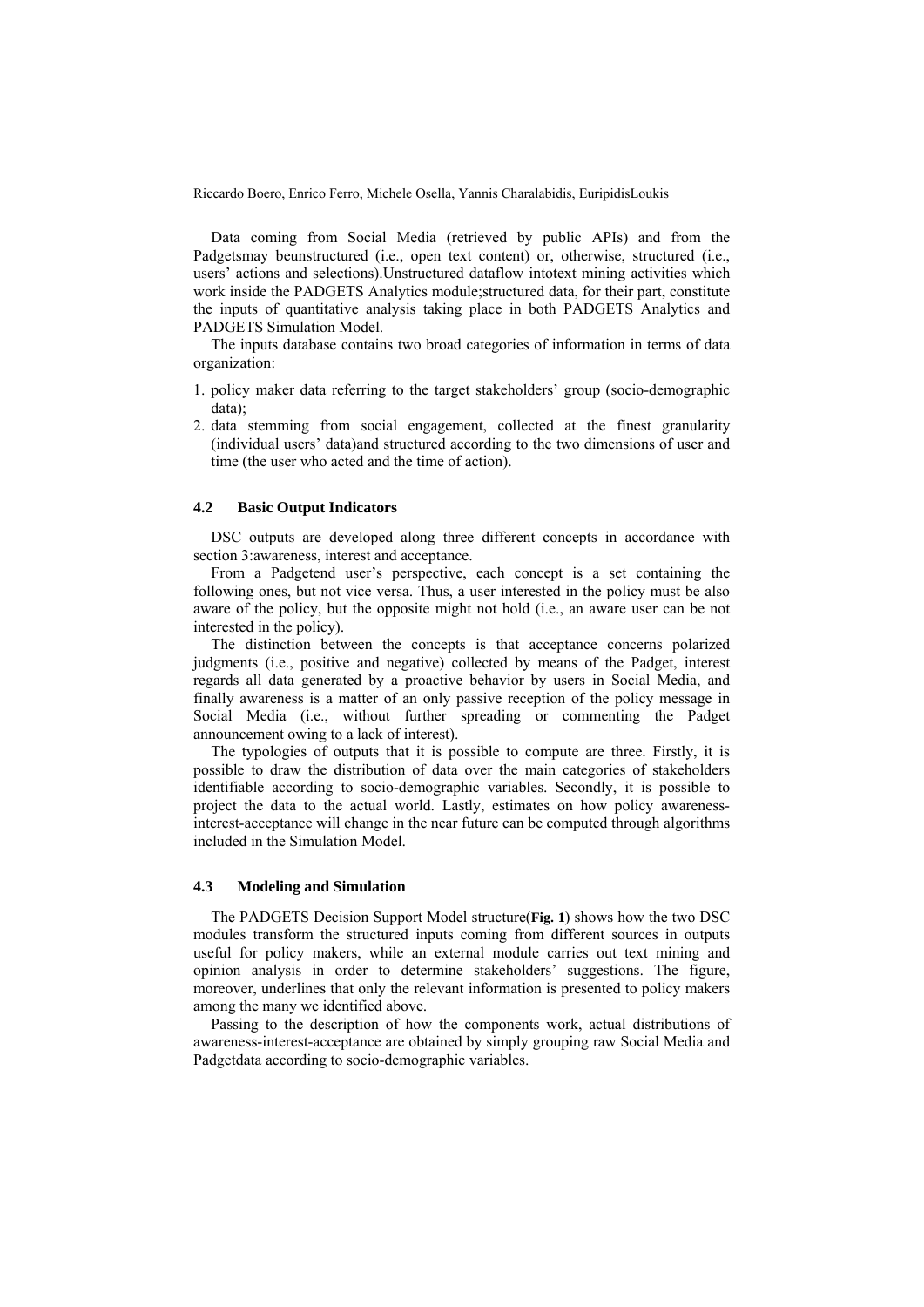In addition, in order to increase the real world significance of obtained results the re-sampling of raw data is computed:moving in this direction represents an attempt to rem edy to possible underrepresentation of specific groups of stakeholders in the penetration rates in Social Media: the resampling activity is thus aimed at reducing thi s bias in the estimation of current and future awareness, interest and acceptance Social Media realm. To exemplify, older generations are likely to show lower rates.

future outcomes and their probability of occurrence. Being the Simulation Model a System Dynamics one, there is the need for two main kinds of elements<sup>[7](#page-8-0)</sup>, stocks and Finally, awareness-interest-acceptance future scenarios are the most complex outcome.They start from the re-sampling of raw data, on which a procedure computes trends evolution along the dimensions of output concepts and of socio-demographic variables: a System Dynamics simulation is run in order to estimate the possible flows. Thus the Simulation Model is based on the identification of relevant stocks according to socio-demographic variables, and flowsaccording to the above mentioned trends of evolution. In particular, the simulation is focused on how different socio-demographic clusters of stakeholders will change their level of awareness/interest/acceptance in the near future in light of intertwined social connections and resulting "viral" contagious phenomena;the rationale underlying the model entails that clusters are not independent, therefore several feedback loops and cascade effects can be at work testifying a blurred overlap of endogenousevolution and external influences.



**Fig.1.**The structure of the PADGETS Decision Support Component.

l

<span id="page-8-0"></span><sup>7</sup> For a complete introduction to System Dynamics, to its concepts and terminology, please refer to [25].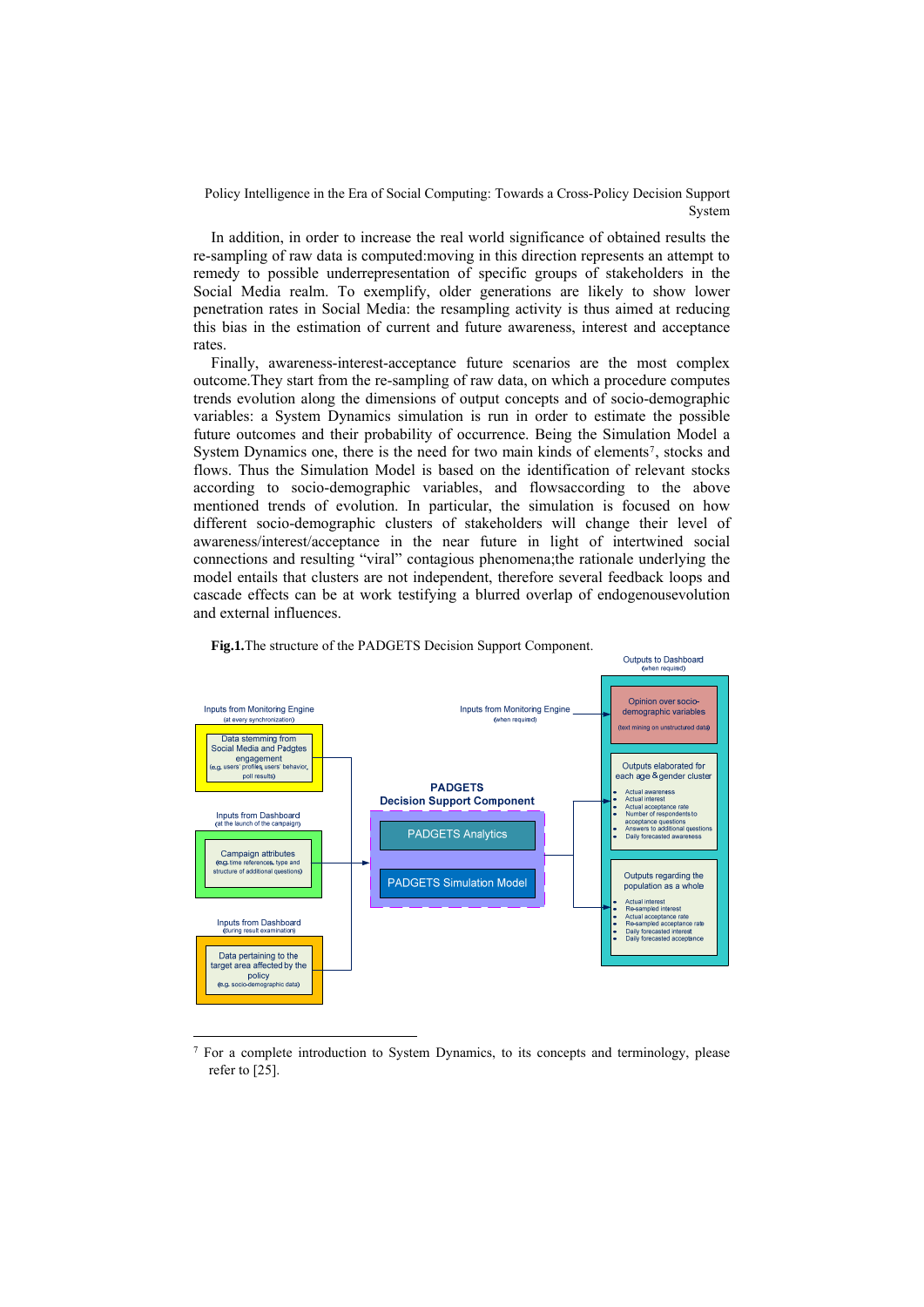A final remark concerns the Simulation Model outcomes and their probability of occurrence. Given the stochastic nature of the simulation,the heterogeneity of collected data and the uncertainty on some parameters, the simulation will be run to explore all the possible outcomes of variations in parameters (including the random seed for stochastic processes);the resulting distribution of scenarios will be studied and presented to policy makers.

#### **4.4 Effectiveness**

The outputs of the DSC directly answer the first three policy makers' questions out of the five we want to address (section 3): presenting detailed basic and elaborated data about the three concepts of awareness, interest and acceptance, policy makers will obtain extensive answers to their questions, and they will also get an idea about future trends in society towards the policy on focus.

The remaining two policy makers' questions we plan to answer pertain to perceived barriers and suggestions coming from stakeholders. In this case the answers to policy makers are provided by the DSC as a whole, that is to say by all the results coming from the Analytics and the Simulation Model**,** on which we focused in this paper,and by analytic activities on unstructured data such as text mining.

In particular, the first three policy questions we considered as aims of the DSC are directly answered by singular groups of indicators provided by the DSC. For instance, if th e policy maker is interested in evaluating the policy awareness in the population, mining [26] methods will be used. In this field, the effort is geared towards extracting opinions from unstructured human-authored texts (posts, comments *etsimilia*) having the DSC provides a set of indicators related to awareness which describe the contemporary level of awareness and its near future trend. On the other side, the two remaining questions concerning emerging barriers and public suggestions are *per se* unforeseeable in their structure and content, and it thus becomes impossible to identify *ex ante* a structure to organize such information. For this purpose opinion recourse to techniques such as feature-based sentiment analysis, topic identification and sentiment classification. Semantic analyses in this vein provide an insightful glimpse on "what people think" capable to conspicuously reinforce the governmental policy intelligence.

In conclusion, for the implementation of the DSC architecture we chose to rely on autonomous and platform independent software classes with data interfaces for communicating inputs and outputs with other parts of the project software architecture. Our choice has been to code this software entirely in Java (avoiding recourse to external libraries for System Dynamics modeling) in order to guarantee platform independence, eventual Web distribution and for relying on well-established libraries for the required activities of data management and regression.

# **5 Conclusions and Limitations**

In this article we presented the preliminary results producedduring the first year of activity of the PADGETS research project.In particular, the discussion focused on the policy analysis framework underpinning the DSC of the PADGETS platform. Such analytical framework was generated through a process of interdisciplinary integration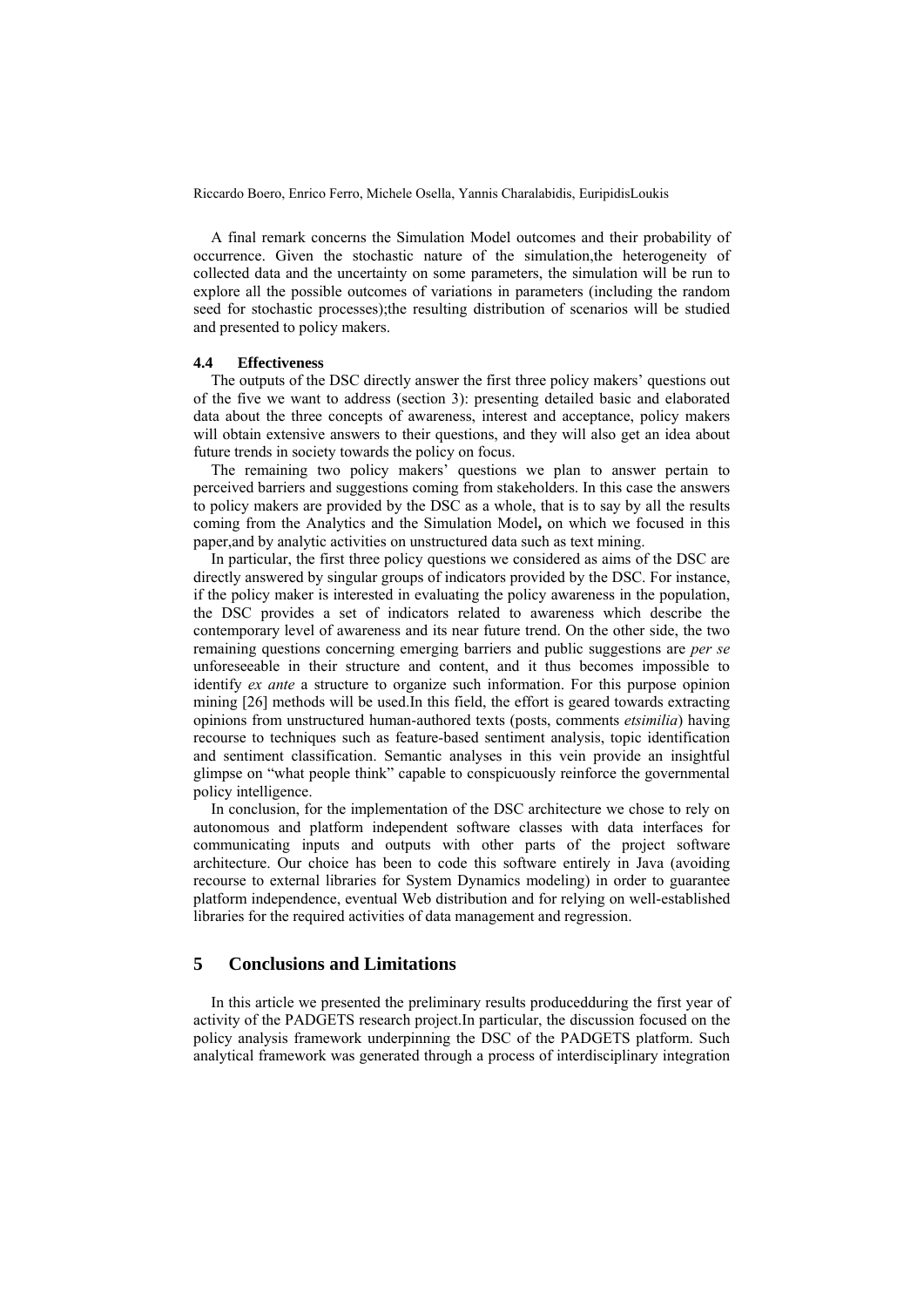(mainly drawing form the diffusion of innovation and political science literature) as well as through a process of endusers needs elicitation.

The intent behind the development of the analytical framework was to provide a first contribution towards the creation of a Decision Support System that could help policy makers in facing a number of relevant questions often arising through the policy cycle.This was done by introducing an innovation bringing togetherSocial Ne tworks and System Dynamics simulation.To date, in fact, the use of ICT tools for response due to the lead time necessary to collect and process the relevant data required for the analysis. To exemplify with a metaphor, such process could be compared to driving a car by only looking at the rear view mirror (an indirect and delayed input) rather than through the windscreen. The innovation brought by PA DGETS consists in opening up the decision support process by integrating it with the activities carried out over Social Media Platforms. This allows to establish a direct de cision makers to drive looking through the windscreen supported by an intelligent decision support has traditionally been a "closed door" activity usually carried out with static external inputs in the form of codified or unstructured data coming from different sources (e.g., statistical offices). Such approach presents a number of important limitations: the lack of a direct connection with the recent external reality on which the policy decision has to impact, an inherent delay present in the policy link between the decision process and the external world as well as to reason on fresh and relevant information. This, once the necessary organizational processes are in place, should contribute to produce a much more responsive and effective style of decision making in Government. Going back to our metaphor, the innovation introduced by the Decisions Support Component of PADGETS aims at allowing navigation systems able to anticipate some of the obstacles lying ahead (i.e., the predictive functionalities of the simulation module).

Finally, it is important to discuss also some of the limitations that characterize the solution presented, as they may represent an interesting starting point for future research. The resampling activity used for the generalization of the results in terms of interest and acceptance, for example, contributes to decrease some of the biases inherent in Social Media usage (e.g., age distribution) but it is far from producing a statistically significant representation of society. In addition, the implementation of a meaningful cross-platform tracking systems still presents a number of challenges having to do with identity management.

Concluding, although far from being error free, it is our firm belief that the framework presented constitutes a significant step ahead in helping policy makers in dealing with the challenges arising from the complexity that more and more may be found in modern societies.

# **6 References**

- 1. Bauman, Z.: Liquid Modernity. Polity Press, Cambridge (2000).
- <span id="page-10-1"></span><span id="page-10-0"></span>2. PADGETS Project, http://www.padgets.eu.
- <span id="page-10-2"></span>3. Marche, S.,McNiven, J.D.: E-Government and E-Governance: The Future Isn't What It Used To Be. Canadian Journal of Administrative Sciences, 20(1), 74-86 (2003).
- 4. Bose, S.,Rashel, M.R.: Implementing E-Governance Using OECD Model (Modified) and Gartner Model (Modified) upon Agriculture of Bangladesh. In: 10th International